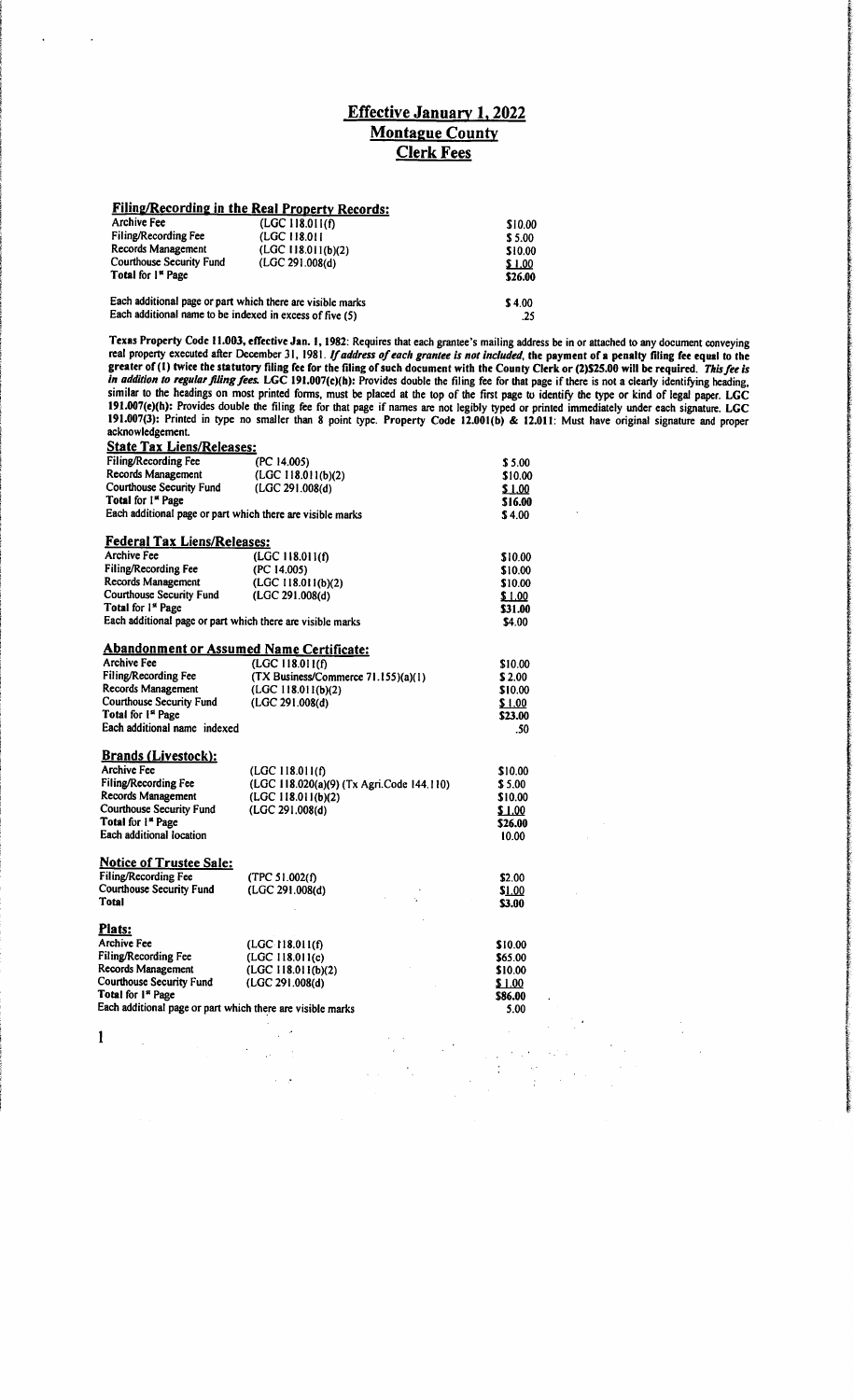#### *UCC FEES/Financing Statements:*

As of July 1, 2001 UCC records relating to consumer goods are no longer filed in the County Clerk's Office. Per revised Article 9 for the State of *oil, gas or fixtures and regularfilingfees apply.*

 $\hat{\boldsymbol{\beta}}$ 

## *Marriage License:without Texas Premarital Edu. Certificate*

|                                                   | <b>Marriage License: without Texas Premarital Edu. Certificate</b>        |                   |
|---------------------------------------------------|---------------------------------------------------------------------------|-------------------|
| Archive Fee                                       | (LGC 118.011(f)                                                           | \$10.00           |
| <b>BVS</b> Preservation                           | (HSC 191.0045)                                                            | \$1.00            |
| Fee                                               | (LGC 118.011(a)(7))                                                       | \$24.50           |
| State of Texas Fee                                | (LGC 118.011(a)(7))                                                       | \$35.50           |
| Records Management                                | (LGC 118.011(b)(2)                                                        | \$10.00           |
| Courthouse Security Fund                          | (LGC 291.008(d))                                                          | \$1.00            |
| <b>Total</b>                                      |                                                                           | \$82.00           |
|                                                   | Marriage License: with Texas Premarital Edu. Certificate                  |                   |
| 72 hour waiting period is waived                  |                                                                           |                   |
| <b>Archive Fee</b>                                | (LGC 118.011(f)                                                           |                   |
| <b>BVS</b> Preservation                           | (HSC 191.0045)                                                            | \$10.00           |
| Fee                                               | (LGC 118.011(a)(7))                                                       | \$1.00            |
| State of Texas Fee                                | (LGC 118.011(a)(7))                                                       | waived            |
| Records Management                                | (LGC 118.011(b)(2)                                                        | waived            |
| <b>Courthouse Security Fund</b>                   | (LGC 291.008(d))                                                          | \$10.00           |
| Total                                             |                                                                           | \$1.00<br>\$22.00 |
|                                                   |                                                                           |                   |
| <b>Informal Marriage:</b><br><b>Archive Fee</b>   |                                                                           |                   |
| <b>BVS Preservation</b>                           | (LGC 118.011(f)                                                           | \$10.00           |
| Fee                                               | (HSC 191.0045)                                                            | \$1.00            |
|                                                   | (LGC 118.011(a)(8)                                                        | \$12.50           |
| State of Texas Fee<br>Records Management          | (LGC 118.011(a)(8)                                                        | \$12.50           |
| <b>Courthouse Security Fund</b>                   | (LGC 118.011(b)(2)                                                        | \$10.00           |
| <b>Total</b>                                      | (LGC 291.008(d)                                                           | \$1.00            |
| <b>Birth Certificate (Certified Copy):</b>        |                                                                           | \$47.00           |
|                                                   |                                                                           |                   |
| <b>BVS Preservation</b>                           | (HSC 191.0045)                                                            | \$ 1.00           |
|                                                   | Search/Certificate/C- Clerk Fee (LGC 118.015(a)(TAC 181.22)(HSC 191.0045) | \$20.20           |
| State of Texas Fee                                | (HSC 191.0045)                                                            | \$1.80            |
| Total                                             |                                                                           | \$23.00           |
| Birth Verification (HSC 191.0045(d) (TAC 181.22G) |                                                                           | \$21.00           |
| <b>Death Certificate (Certified Copy):</b>        |                                                                           |                   |
| <b>BVS</b> Preservation                           | (HSC 191.0045)                                                            |                   |
|                                                   | Search/Certificate/C- Clerk Fee (LGC 118.015(a)(TAC 181.22)(HSC 191.0045) | \$1.00            |
| Total                                             |                                                                           | \$20.00           |
| Each Additional Copy-ordered at the same time     |                                                                           | \$21.00           |
| <b>BVS</b> Preservation                           | (HSC 191.0045)                                                            | \$1.00            |
| <b>County Clerk Fee</b>                           | (HSC 191.0045)                                                            | \$3.00            |
| <b>Total</b>                                      |                                                                           | \$4.00            |
| Death Verification (HSC 191.0045(d) (TAC 181.22G) |                                                                           | \$21.00           |
| <b>Civil Case Fees:</b>                           |                                                                           |                   |
| Appellate Judicial System Fund (LGC 22.229)       |                                                                           | \$5.00            |
| County Facility Fee Fund (LGC 135.152)            |                                                                           | \$20.00           |
| Clerk of the Court                                | (LGC 135.153)<br>)                                                        | \$50.00           |
| County Records Mngt/Pres Acct (LGC 135.154)       |                                                                           | \$30.00           |
| Court Reporter Service Fund                       | (LGC 51.601(a), (a-1), (b), (e)                                           | \$25.00           |
| County Law Library Fund                           | (LGC 323.023)                                                             | \$35.00           |
| <b>Courthouse Security Fund</b>                   | (LGC 291.008)                                                             | \$20.00           |
| Language Access Fund                              | (LGC 135.155)                                                             | \$3.00            |
| County Jury Fund                                  | (LGC 135.156)                                                             | \$10.00           |
| County Dispute Resolution Fund (LGC 135.157)      |                                                                           | \$15.00           |
| <b>State Consolidated Fee</b>                     | (LGC 133.151(1)                                                           | \$137.00          |
| Total                                             |                                                                           | \$350.00          |
| Issue Doc's/Citation                              | (LGC 118.052(3)(A)                                                        | \$4.00            |
| Service                                           |                                                                           | \$125.00          |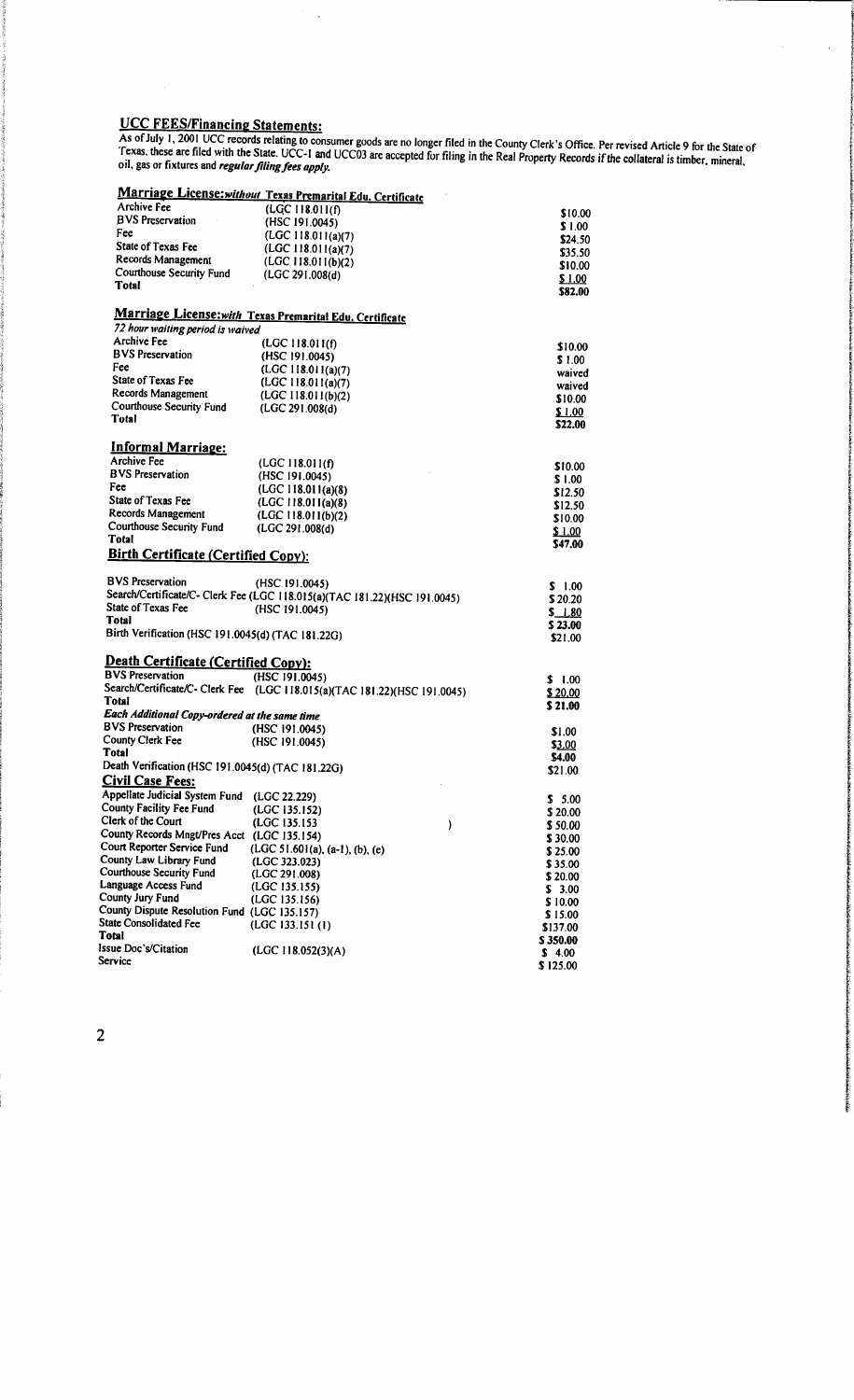| <b>Occupational Driver's License:</b>                                                         |                                                                                                            |                                                    |  |
|-----------------------------------------------------------------------------------------------|------------------------------------------------------------------------------------------------------------|----------------------------------------------------|--|
| Appellate Judicial System Fund (LGC 22.229)                                                   |                                                                                                            | \$5.00                                             |  |
| County Facility Fee Fund                                                                      | (LGC 135.152)                                                                                              | \$20.00                                            |  |
| Clerk of the Court                                                                            | (LGC 135.153)<br>)                                                                                         | \$50.00                                            |  |
| County Records Mngt/Pres Acct (LGC 135.154)                                                   |                                                                                                            | \$30.00                                            |  |
| Court Reporter Service Fund                                                                   | $(LGC 51.601(a), (a-1), (b), (e)$                                                                          | \$25.00                                            |  |
| County Law Library Fund<br>Courthouse Security Fund                                           | (LGC 323.023)                                                                                              | \$35.00                                            |  |
| Language Access Fund                                                                          | (LGC 291.008)                                                                                              | \$20.00                                            |  |
| County Jury Fund                                                                              | (LGC 135.155)<br>(LGC 135.156)                                                                             | \$3.00                                             |  |
| County Dispute Resolution Fund (LGC 135.157)                                                  |                                                                                                            | \$10.00                                            |  |
| <b>State Consolidated Fee</b>                                                                 | (LGC 133.151(1))                                                                                           | \$15.00                                            |  |
| Total                                                                                         |                                                                                                            | \$137.00<br>\$350.00                               |  |
|                                                                                               |                                                                                                            |                                                    |  |
| Foreign Judgments: (fees same as regular Civil Suit)                                          |                                                                                                            | \$350.00                                           |  |
|                                                                                               | Nondisclosures: (fees same as regular Civil Suit)+\$28.00 LGC 1411.081(d)                                  | $$350.00 + $28.00(2 \text{ separate puts.})($378)$ |  |
|                                                                                               | Writ of Garnishment: (fees same as regular Civil Suit/service/\$5 prepare writ                             |                                                    |  |
|                                                                                               |                                                                                                            | \$480.00                                           |  |
| <b>Cross Action; Counterclaim (Civil):</b>                                                    |                                                                                                            |                                                    |  |
| Clerk of the Court                                                                            | (LGC 135.153)                                                                                              |                                                    |  |
| County Records Mngt/Pres Acct (LGC 135.154)                                                   |                                                                                                            | \$15.00<br>\$20.00                                 |  |
| <b>State Consolidated Fee</b>                                                                 | (LGC 133.151 (1))                                                                                          | \$45.00                                            |  |
| Total                                                                                         |                                                                                                            | \$80.00                                            |  |
|                                                                                               |                                                                                                            |                                                    |  |
| <b>Probate Fees:</b>                                                                          |                                                                                                            |                                                    |  |
|                                                                                               | Probate of Will for Letters of Testamentary, Administration (with Will annexed, Dependent or Independent): |                                                    |  |
| Appellate Judicial System Fund (LGC 22.2021 (b)                                               |                                                                                                            | \$5.00                                             |  |
| Court Facility Fee Fund                                                                       | (LGC 135.152)                                                                                              | \$20.00                                            |  |
| Clerk of the Court                                                                            | (LGC 135.153)                                                                                              | \$40.00                                            |  |
| County Records Mngt/Pres Fund (LGC 135.154)                                                   |                                                                                                            | \$15.00                                            |  |
| Court Reporter Service Fund                                                                   | (LGC 51.601(a),(a-1),(b), (e                                                                               | \$25.00                                            |  |
| County Law Library Fund                                                                       | (LGC 323.023)                                                                                              | \$35.00                                            |  |
| Courthouse Security Fund                                                                      | (LGC 291.008)                                                                                              | \$20.00                                            |  |
| Language Access Fund<br>County Jury Fund                                                      | (LGC 135.155)                                                                                              | \$3.00                                             |  |
| County Dispute Resolution Fund (LGC 135.157)                                                  | (LGC 135.156)                                                                                              | \$10.00                                            |  |
| Court-initiated Guardianship Fun(LGC 135.158)                                                 |                                                                                                            | \$15.00                                            |  |
| Judicial Education/Support Fund (LGC 135.159)                                                 |                                                                                                            | \$20.00                                            |  |
| Public Probate Adm Fund                                                                       | (LGC 135.160)                                                                                              | \$5.00<br>\$10.00                                  |  |
| Judge's Signature Fee (each)                                                                  | (LGC 118.101)                                                                                              | \$2.00                                             |  |
| <b>State Consolidated Fee</b>                                                                 | (LGC 133.151 (a) (1))                                                                                      | \$137.00                                           |  |
| Total                                                                                         |                                                                                                            | \$362.00                                           |  |
| Issue Doc's/Citation                                                                          | (LGC 118.052(3)(A)                                                                                         | S 4.00 ea.                                         |  |
| County Sheriff (Posting)                                                                      | (LGC 181.131)                                                                                              | \$10.00                                            |  |
| Service                                                                                       |                                                                                                            | \$125.00                                           |  |
| Letters                                                                                       | (LGC118.052)                                                                                               | \$2.00 ea.                                         |  |
|                                                                                               |                                                                                                            |                                                    |  |
|                                                                                               |                                                                                                            |                                                    |  |
| Appellate Judicial System Fund (LGC 22.2021 (b)                                               | Probate of Will as a Muniment of Title; Declaration of Heirship; Community Survivors                       |                                                    |  |
| Court Facility Fee Fund                                                                       | (LGC 135.152)                                                                                              | \$5.00                                             |  |
| Clerk of the Court                                                                            | (LGC 135.153)                                                                                              | \$20.00                                            |  |
| County Records Mngt/Pres Fund (LGC135.154)                                                    |                                                                                                            | \$40.00<br>\$15.00                                 |  |
| Court Reporter Service Fund                                                                   | $(LGC 51.601(a),(a-1),(b),(e)$                                                                             | \$25.00                                            |  |
| County Law Library Fund                                                                       | (LGC 323.023)                                                                                              | \$35.00                                            |  |
| <b>Courthouse Security Fund</b>                                                               | (LGC 291.008)                                                                                              | \$20.00                                            |  |
| Language Access Fund                                                                          | (LGC 135.155)                                                                                              | \$3.00                                             |  |
| County Jury Fund                                                                              | (LGC135.156)                                                                                               | \$10.00                                            |  |
| County Dispute Resolution Fund (LGC 135.157)<br>Court-initiated Guardianship Fun(LGC 135.158) |                                                                                                            | \$15.00                                            |  |
| Judicial Education/Support Fund (LGC 135.159)                                                 |                                                                                                            | \$20.00                                            |  |
| Public Probate Adm Fund                                                                       | (LGC 135.160)                                                                                              | \$ 5.00                                            |  |
| Judge's Signature Fee (each)                                                                  | (LOG 118.101)                                                                                              | \$10.00                                            |  |
| <b>State Consolidated Fee</b>                                                                 | (LGC 133.151 (a) (1))                                                                                      | \$2.00<br>\$137.00                                 |  |
| <b>Total</b>                                                                                  |                                                                                                            | \$362.00                                           |  |
| Issue Doc's/Citation                                                                          | (LGC 118.052(3)(A)                                                                                         | \$4.00 ea.                                         |  |
| County Sheriff (Posting)                                                                      | (LGC 181.131)                                                                                              | \$10.00                                            |  |
| Small Estates (no posting, no doc's)                                                          |                                                                                                            | \$362.00                                           |  |
|                                                                                               |                                                                                                            |                                                    |  |
| 3                                                                                             |                                                                                                            |                                                    |  |

 $\ddot{\phantom{0}}$ 

l,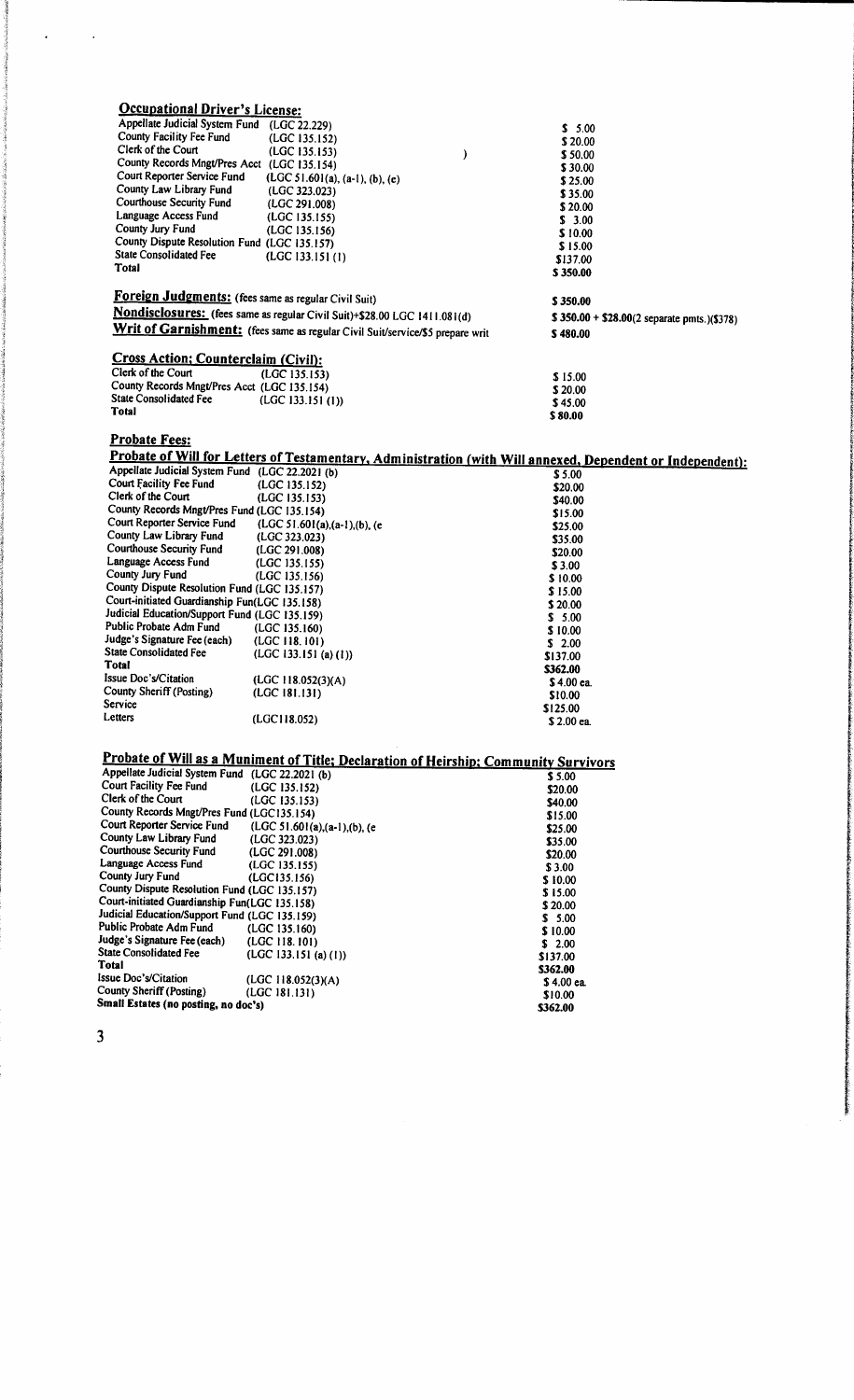|                                                 |                                                                         | Inventory, Appraisement and list of Claims (after 90 <sup>th</sup> day after Qualification Date)                           |
|-------------------------------------------------|-------------------------------------------------------------------------|----------------------------------------------------------------------------------------------------------------------------|
| County Clerk Filing Fee                         | (LGC 118.052(2)(B)(i)                                                   | \$25.00                                                                                                                    |
| Judge's Signature Fee (each)                    | (LGC 118.101(11))                                                       | \$2.00                                                                                                                     |
| <b>Total</b>                                    |                                                                         | \$27.00                                                                                                                    |
|                                                 |                                                                         |                                                                                                                            |
|                                                 |                                                                         | Annual/Final Account of Probate(must be notarized, Application for Sale of Real or Personal Property (after                |
|                                                 |                                                                         | Order Approving Inventory & Appraisement or after 120 <sup>th</sup> day after initial filing of the action, whichever      |
| occurs first)                                   |                                                                         |                                                                                                                            |
| County Clerk Filing Fee                         | (LGC 118.052(2)(B)(iv)                                                  |                                                                                                                            |
| Judge's Signature Fee (each)                    | (LGC 118.101(11))                                                       | \$25.00                                                                                                                    |
| <b>Total</b>                                    |                                                                         | \$2.00                                                                                                                     |
|                                                 |                                                                         | \$27.00                                                                                                                    |
|                                                 |                                                                         | Misc. Filings (after Order Approving Inventory and Appraisement or after 120 <sup>th</sup> day after initial filing of the |
|                                                 | action, whichever occurs first IF MORE THAT 25 PAGES                    |                                                                                                                            |
| <b>County Clerk Filing Fee</b>                  | (LGC 118.052(2)(B)(vii)                                                 |                                                                                                                            |
| Judge's Signature Fee (each)                    | (LGC 118.101(11))                                                       | \$25.00                                                                                                                    |
| Total                                           |                                                                         | \$2.00                                                                                                                     |
|                                                 |                                                                         | \$27.00                                                                                                                    |
|                                                 |                                                                         | Claim/File, Release, Withdraw, (paid by the Claimant at time of filing) Need original +3 copies                            |
| County Clerk Filing Fee                         | (LOGC 118.052(2)(D))                                                    | \$10.00                                                                                                                    |
| Total                                           |                                                                         | \$10.00                                                                                                                    |
|                                                 |                                                                         |                                                                                                                            |
| <b>Wills for Safekeeping</b>                    |                                                                         |                                                                                                                            |
| <b>County Clerk Filing Fee</b>                  | (LGC118.052(3)(E))                                                      | \$5.00                                                                                                                     |
| Total                                           |                                                                         | \$5.00                                                                                                                     |
|                                                 |                                                                         |                                                                                                                            |
|                                                 | <b>Adverse Action (Probate Cross Action, Motion for New Trial, etc.</b> |                                                                                                                            |
| Clerk of the Court                              | (LGC 135.153)                                                           | \$40.00                                                                                                                    |
| County Records Management                       | (LGC 135.154)                                                           | \$5.00                                                                                                                     |
| Court Initiated Guardianship Fun (LGC 135.158)  |                                                                         | \$20.00                                                                                                                    |
| Public Probate Adm Fund                         | (LGC135.160)                                                            | \$10.00                                                                                                                    |
| Civil Legal Services Fee                        | $($ LGC 133.153(a)(1)                                                   | \$10.00                                                                                                                    |
| <b>State Consolidated Fee</b>                   | $(LGC 133.151)$ (a) (1)                                                 | \$45.00                                                                                                                    |
| Total                                           |                                                                         | \$120.00                                                                                                                   |
|                                                 |                                                                         |                                                                                                                            |
|                                                 |                                                                         |                                                                                                                            |
| <b>Foreign Wills</b>                            |                                                                         |                                                                                                                            |
| Appellate Judicial System Fund (LGC 22.2021 (b) |                                                                         |                                                                                                                            |
| Court Facility Fee Fund                         | (LGC 135.152)                                                           | \$5.00<br>\$20.00                                                                                                          |
| Clerk of the Court                              | (LGC 135.153)                                                           | \$40.00                                                                                                                    |
| County Records Mngt/Pres Fund (LGC 135.154)     |                                                                         | \$15.00                                                                                                                    |

| Clerk of the Court                            | (LGC 135.153)                | \$40.00    |
|-----------------------------------------------|------------------------------|------------|
| County Records Mngt/Pres Fund (LGC 135.154)   |                              | \$15.00    |
| Court Reporter Service Fund                   | (LGC 51.601(a),(a-1),(b), (e | \$25.00    |
| County Law Library Fund                       | (LGC 323.023)                | \$35.00    |
| Courthouse Security Fund                      | (LGC 291.008)                |            |
| Language Access Fund                          | (LGC 135.155)                | \$20.00    |
| County Jury Fund                              | (LGC 135.156)                | \$3.00     |
| County Dispute Resolution Fund (LGC 135.157)  |                              | \$10.00    |
|                                               |                              | \$15.00    |
| Court-initiated Guardianship Fun(LGC 135.158) |                              | \$20.00    |
| Judicial Education/Support Fund (LGC 135.159) |                              | \$ 5.00    |
| Public Probate Adm Fund                       | (LGC 135.160)                | \$10.00    |
| Judge's Signature Fee (each)                  | (LGC 118.101)                | \$2.00     |
| <b>State Consolidated Fee</b>                 | (LGC 133.151 (a) (1))        | \$137.00   |
| Total                                         |                              | \$362.00   |
| Issue Doc's/Citation                          | (LGC 118.052(3)(A)           |            |
| County Sheriff (Posting)                      | (LGC 181.131)                | \$4.00 ea. |
| Service                                       |                              | \$10.00    |
|                                               |                              | \$125.00   |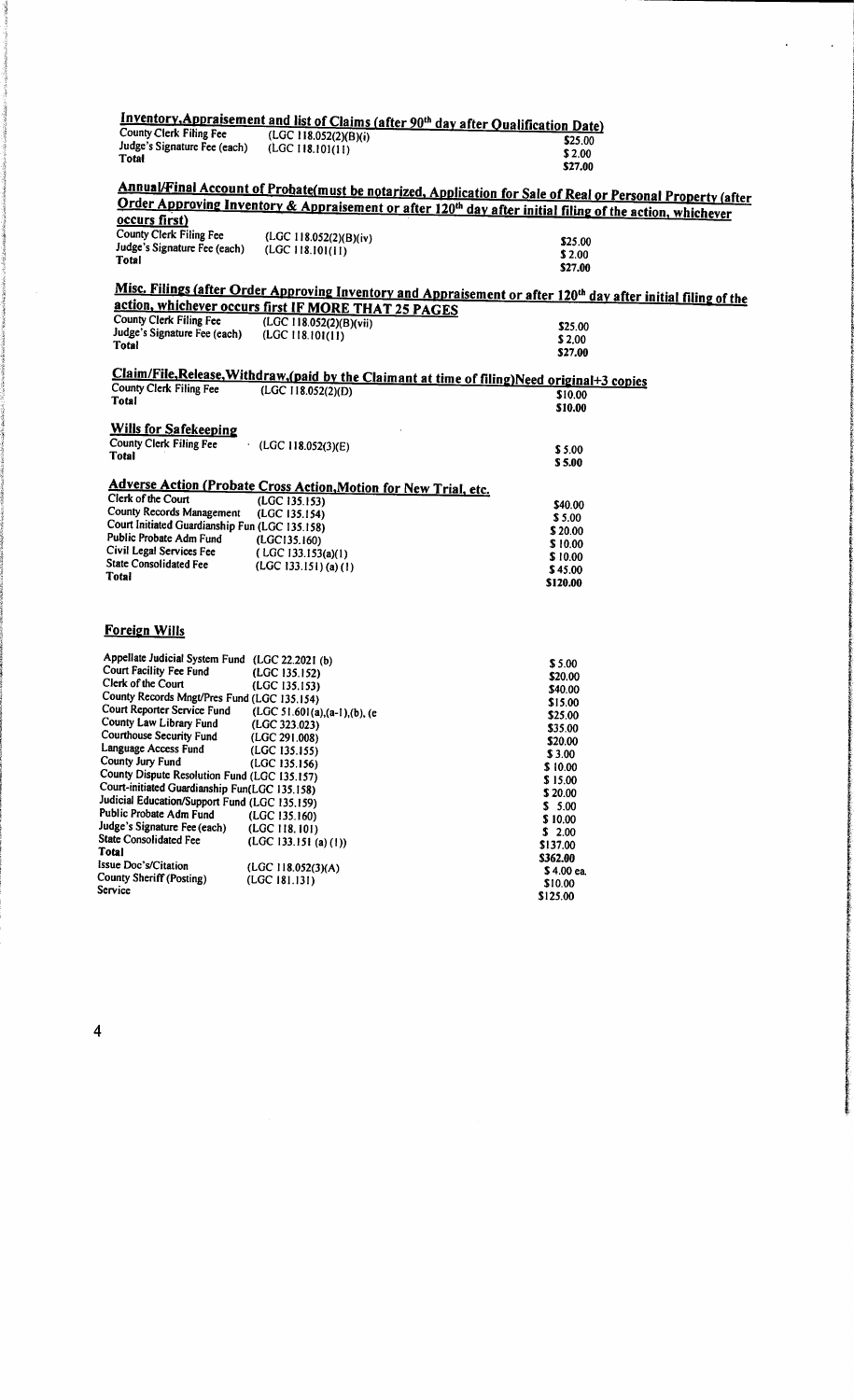## *Open Safety Deposit Box*

 $\ddot{\phantom{a}}$ 

 $\hat{\mathcal{A}}$ 

| Appellate Judicial System Fund (LGC 22.2021 (b) |                                | \$5.00   |
|-------------------------------------------------|--------------------------------|----------|
| Court Facility Fee Fund                         | (LGC 135.152)                  | \$20.00  |
| Clerk of the Court                              | (LGC 135.153)                  | \$40.00  |
| County Records Mngt/Pres Fund (LGC135.154)      |                                | \$15.00  |
| Court Reporter Service Fund                     | $(LGC 51.601(a),(a-1),(b),(e)$ | \$25.00  |
| County Law Library Fund                         | (LGC 323.023)                  | \$35.00  |
| <b>Courthouse Security Fund</b>                 | (LGC 291.008)                  | \$20.00  |
| Language Access Fund                            | (LGC 135.155)                  | \$3.00   |
| County Jury Fund                                | (LGC135.156)                   | \$10.00  |
| County Dispute Resolution Fund (LGC 135.157)    |                                | \$15.00  |
| Court-initiated Guardianship Fun(LGC 135.158)   |                                | \$20.00  |
| Judicial Education/Support Fund (LGC 135.159)   |                                | \$5.00   |
| Public Probate Adm Fund                         | (LGC 135.160)                  | \$10.00  |
| Judge's Signature Fee (each)                    | (LOGC 118.101)                 | \$2.00   |
| <b>State Consolidated Fee</b>                   | (LGC 133.151 (a) (1))          | \$137.00 |
| Total                                           |                                | \$362.00 |

## *Sale of Property of a Minor:*

| Appellate Judicial System Fund (LGC 22.2021 (b) |                                | \$5.00   |
|-------------------------------------------------|--------------------------------|----------|
| Court Facility Fee Fund                         | (LGC 135.152)                  | \$20.00  |
| Clerk of the Court                              | (LGC 135.153)                  | \$40.00  |
| County Records Mngt/Pres Fund (LGC135.154)      |                                | \$15.00  |
| Court Reporter Service Fund                     | $(LGC 51.601(a),(a-1),(b),(e)$ | \$25.00  |
| County Law Library Fund                         | (LGC 323.023)                  | \$35.00  |
| Courthouse Security Fund                        | (LGC 291.008)                  | \$20.00  |
| Language Access Fund                            | (LGC 135.155)                  | \$3.00   |
| County Jury Fund                                | (LGC135.156)                   | \$10.00  |
| County Dispute Resolution Fund (LGC 135.157)    |                                | \$15.00  |
| Court-initiated Guardianship Fun(LGC 135.158)   |                                | \$20.00  |
| Judicial Education/Support Fund (LGC 135.159)   |                                | \$5.00   |
| Public Probate Adm Fund                         | (LGC 135.160)                  | \$10.00  |
| Judge's Signature Fee (each)                    | (LGC 118.101)                  | \$2.00   |
| <b>State Consolidated Fee</b>                   | (LGC 133.151 (a) (1))          | \$137.00 |
| Total                                           |                                | \$362.00 |

 $\hat{\mathcal{A}}$ 

## *Guardianship:*

| Appellate Judicial System Fund (LGC 22.2021 (b) |                                                                                   | \$5.00      |
|-------------------------------------------------|-----------------------------------------------------------------------------------|-------------|
| Court Facility Fee Fund                         | (LGC 135.152)                                                                     | \$20.00     |
| Clerk of the Court                              | (LGC 135.153)                                                                     | \$40.00     |
| County Records Mngt/Pres Fund (LGC135.154)      |                                                                                   | \$15.00     |
| Court Reporter Service Fund                     | (LGC 51.601(a),(a-1),(b), (e                                                      | \$25.00     |
| County Law Library Fund                         | (LGC 323.023)                                                                     | \$35.00     |
| Courthouse Security Fund                        | (LGC 291.008)                                                                     | \$20.00     |
| Language Access Fund                            | (LGC 135.155)                                                                     | \$3.00      |
| County Jury Fund                                | (LGC135.156)                                                                      | \$10.00     |
| County Dispute Resolution Fund (LGC 135.157)    |                                                                                   | \$15.00     |
| Court-initiated Guardianship Fun(LGC 135.158)   |                                                                                   | \$20.00     |
| Judicial Education/Support Fund (LGC 135.159)   |                                                                                   | \$5.00      |
| Public Probate Adm Fund                         | (LGC 135.160)                                                                     | \$10.00     |
| Judge's Signature Fee (each)                    | (LGC 118.101)                                                                     | \$2.00      |
| <b>State Consolidated Fee</b>                   | (LGC 133.151 (a) (1))                                                             | \$137.00    |
| <b>Total</b>                                    |                                                                                   | \$362.00    |
| Issue Doc's/Citation                            | (LGC 118.052(3)(A)                                                                | $$4.00$ ca. |
| County Sheriff (Posting)                        | (LGC 181.131)                                                                     | \$10.00     |
| Service                                         |                                                                                   | \$125.00    |
| Letters                                         | (LGC 118.052)                                                                     | \$2.00 ea.  |
|                                                 | <b>Annual/Final Report of Guardian of welfare of a Person (must be notarized)</b> |             |
| County Clerk Filing Fee                         | (LGC 118.052(2)(B)(vi)                                                            | \$10.00     |
| Judge's Signature Fee (each)                    | (LGC 118.101(11))                                                                 | \$2.00      |
| Total                                           |                                                                                   | \$12.00     |
|                                                 |                                                                                   |             |

 $\hat{\mathcal{A}}$